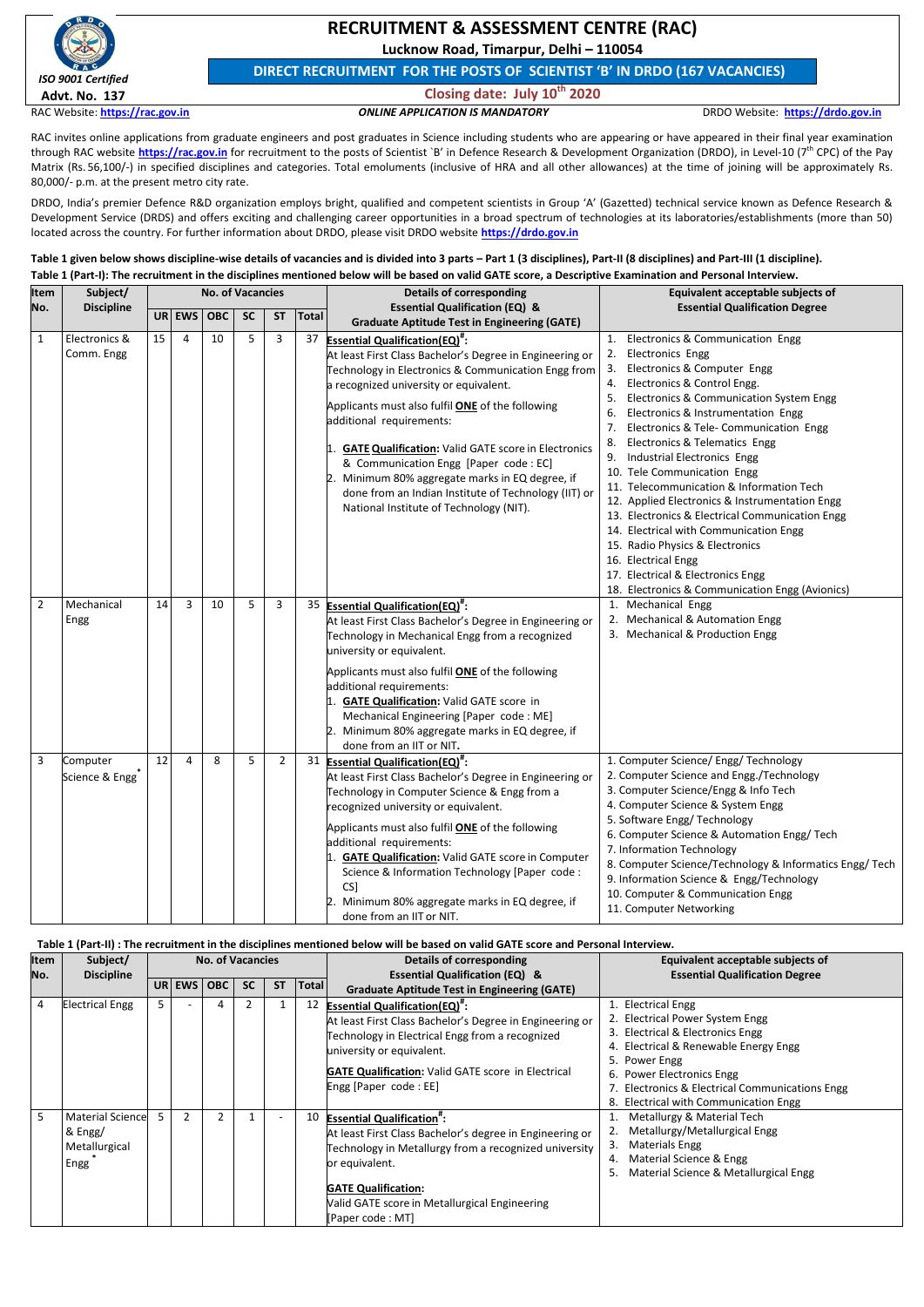| Item           | Subject/                |                |              | <b>No. of Vacancies</b> |                |           |                | <b>Details of corresponding</b>                                                                                                                                                                                                                                                     | Equivalent acceptable subjects of                                                                                                                                                                                                                |  |
|----------------|-------------------------|----------------|--------------|-------------------------|----------------|-----------|----------------|-------------------------------------------------------------------------------------------------------------------------------------------------------------------------------------------------------------------------------------------------------------------------------------|--------------------------------------------------------------------------------------------------------------------------------------------------------------------------------------------------------------------------------------------------|--|
| No.            | <b>Discipline</b>       |                |              | $UR$ EWS OBC            | <b>SC</b>      | <b>ST</b> | <b>Total</b>   | <b>Essential Qualification (EQ) &amp;</b><br><b>Graduate Aptitude Test in Engineering (GATE)</b>                                                                                                                                                                                    | <b>Essential Qualification Degree</b>                                                                                                                                                                                                            |  |
| 6              | <b>Physics</b>          | 2              | 1            | $\overline{2}$          | $\overline{2}$ | 1         | 8              | <b>Essential Qualification":</b><br>At least First Class Master's Degree in Physics from a<br>recognised university or equivalent.<br><b>GATE Qualification:</b><br>Valid GATE score in Physics [Paper code : PH]                                                                   | 1. Physics<br>2. Physics (Electronics)<br>3. Applied Physics<br>4. Solid State Physics<br>5. Computational Physics<br>6. Engineering Physics<br>7. Physics & Electronics                                                                         |  |
| $\overline{7}$ | Chemistry               | 3              |              | $\overline{2}$          | $\mathbf{1}$   | 1         | $\overline{7}$ | <b>Essential Qualification<sup>#</sup>:</b><br>At least First Class Master's Degree in Chemistry from a<br>recognised university or equivalent.<br><b>GATE Qualification:</b><br>Valid GATE score in Chemistry [Paper code: CY]                                                     | 1. Chemistry<br>2. Organic Chemistry<br>3. Inorganic Chemistry<br>4. Analytical Chemistry<br>5. Physical Chemistry<br>6. Applied Chemistry                                                                                                       |  |
| 8              | <b>Chemical Engg</b>    | $\overline{2}$ | 1            | $\overline{2}$          | 1              |           | 6              | <b>Essential Qualification<sup>#</sup>:</b><br>At least First Class Bachelor's Degree in Engineering or<br>Technology in Chemical Engg from a recognized<br>university or equivalent.<br><b>GATE Qualification:</b><br>Valid GATE score in Chemical Engineering<br>[Paper code: CH] | 1. Chemical Engg<br>2. Chemical Technology<br>3. Chemical Plant Engg<br>4. Applied Chemical & Polymer Technology<br>5. Polymer Science & Chemical Technology<br>6. Chemical Science & Technology                                                 |  |
| 9              | Aeronautical<br>Engg    | 1              | $\mathbf{1}$ | 1                       |                | 1         | 4              | <b>Essential Qualification":</b><br>At least First Class Bachelor's Degree in Engineering or<br>Technology in Aeronautical Engg from a recognized<br>university or equivalent.<br><b>GATE Qualification:</b><br>Valid GATE score in Aerospace Engineering<br>[Paper code: AE]       | 1. Aeronautical Engg<br>2. Aerospace Engg<br>3. Aerospace Engg (Avionics)                                                                                                                                                                        |  |
| 10             | Mathematics             | 2              |              | 1                       | 1              |           | 4              | <b>Essential Qualification#:</b><br>At least First Class Master's Degree in Mathematics<br>from a recognised university or equivalent.<br><b>GATE Qualification:</b><br>Valid GATE score in Mathematics [Paper code : MA]                                                           | 1. Mathematics<br>2. Applied Mathematics<br>3. Mathematics & Computing                                                                                                                                                                           |  |
| 11             | Civil Engg <sup>®</sup> | $\overline{2}$ |              | $\mathbf{1}$            |                |           | 3              | <b>Essential Qualification<sup>#</sup>:</b><br>At least First Class Bachelor's Degree in Engineering or<br>Technology in Civil Engg from a recognized university<br>or equivalent.<br><b>GATE Qualification:</b><br>Valid GATE score in Civil Engineering [Paper code : CE]         | Civil Engg<br>1.<br>Civil & Structural Engg<br>2.<br>Civil & Environmental Engg<br>3.<br>Civil & Rural Engg<br>4.<br>Civil & Water Management Engg<br>5.<br>Civil & Infrastructure Engg<br>6.<br><b>Construction Engg &amp; Management</b><br>7. |  |

# **Table 1 (Part-III) : The recruitment in the discipline mentioned below will be based on Aggregate Percentage of Marks in NET and Personal Interview.**

| Item | Subject/          |        | <b>No. of Vacancies</b> |           |           |              | <b>Details of corresponding</b>                                                                                                                                                                                                                                                                                                                                                                                                                                                                                                                                                                                                                                                                                     | Equivalent acceptable subjects of                                                                                                                                                                                                                                                                                                                                                                                                                            |
|------|-------------------|--------|-------------------------|-----------|-----------|--------------|---------------------------------------------------------------------------------------------------------------------------------------------------------------------------------------------------------------------------------------------------------------------------------------------------------------------------------------------------------------------------------------------------------------------------------------------------------------------------------------------------------------------------------------------------------------------------------------------------------------------------------------------------------------------------------------------------------------------|--------------------------------------------------------------------------------------------------------------------------------------------------------------------------------------------------------------------------------------------------------------------------------------------------------------------------------------------------------------------------------------------------------------------------------------------------------------|
| No.  | <b>Discipline</b> |        |                         |           |           |              | <b>Essential Qualification (EQ) &amp;</b>                                                                                                                                                                                                                                                                                                                                                                                                                                                                                                                                                                                                                                                                           | <b>Essential Qualification Degree</b>                                                                                                                                                                                                                                                                                                                                                                                                                        |
|      |                   | UR EWS | <b>OBC</b>              | <b>SC</b> | <b>ST</b> | <b>Total</b> | <b>National Eligibility Test (NET)</b>                                                                                                                                                                                                                                                                                                                                                                                                                                                                                                                                                                                                                                                                              |                                                                                                                                                                                                                                                                                                                                                                                                                                                              |
| 12   | Psychology        |        |                         |           |           | 10           | <b>Essential Qualification":</b><br>At least First Class Master's Degree in Psychology from<br>a recognized university or equivalent.<br><b>NET Qualification</b> <sup><math>\mathbf{\degree}</math> :</sup><br>Qualified the NET exam for eligibility to Assistant<br>Professorship in Psychology [Subject Code : 04]<br>$@:$ Candidates due to appear for the NET exam of<br>June 2020 may also apply subject to a declaration (as<br>per format available at RAC website) that they have<br>submitted their applications for writing the June<br>2020 NET (online). These candidates will have to<br>submit their NET score card/certificate within fifteen<br>days of the declaration of NET June 2020 results. | 1. Psychology<br>2. Applied Psychology<br>3. Clinical Psychology<br>4. Counselling/Counselling and Guidance Psychology<br>5. Health Psychology<br>6. Military Psychology<br>7. Cognitive Psychology<br>8. Psychology (Organizational Behaviour)<br>9. Physiological Psychology<br>10. Abnormal Psychology<br>11. Social Psychology<br>12. Educational Psychology<br>13. Industrial Psychology<br>14. Any combination of above listed subjects of Item No. 12 |

Note: Vacancies in Psychology are for encadred posts of Scientist at various Selection Boards/Centres under Army HQ, Navy HQ and Air HQ and generally not transferable to DRDO Establishments.

**# : a) Applicants who are appearing or have appeared in the final year/semester examination, or whose final examinations have been delayed and are expecting to** 

- **achieve First Class after final examination, may submit their degree/provisional degree certificate by 31 August 2020 (extendable, at the discretion of RAC, depending upon the situation prevailing at that time), if not able to do so at the time of filling the application form.**
	- **b) Candidates having their EQ degree from foreign universities should obtain equivalence certificate from 'Association of Indian Universities, Delhi' and submit the same on or before 31 August 2020.**
	- **c) In case a particular institute does not have any criteria for First Class or equivalent, 60% marks will be taken as equivalent to First Class for that institute. In such cases where conversion formula is not available, CGPA/CPI of 6.75 (for a 10 point scale) will be taken as equivalent to 60% as per AICTE guidelines.**
- \*: a) Three out of the total vacancies of DRDO are reserved for Persons with Disabilities (PwD) i.e. two vacancies for PwD- Orthopaedic Handicapped (OH) category and **one vacancy for PwD-Hearing Handicapped (HH) category, in the \* marked subjects/disciplines.**
	- **b) Shortlisting of candidates for the vacancies for PwD(HH) and (OH) categories – whether in Part-I (including those from IITs/NITs with minimum 80% aggregate marks in EQ degree) or Part-II of Table 1 – will only be done through GATE score and not through the Descriptive Examination. However, if a PwD candidate wants to compete against UR or her/his own category in Computer Science included in Part-I of Table 1, then such a candidate would also have to take the Descriptive Examination, if shortlisted (Refer Para 5 below).**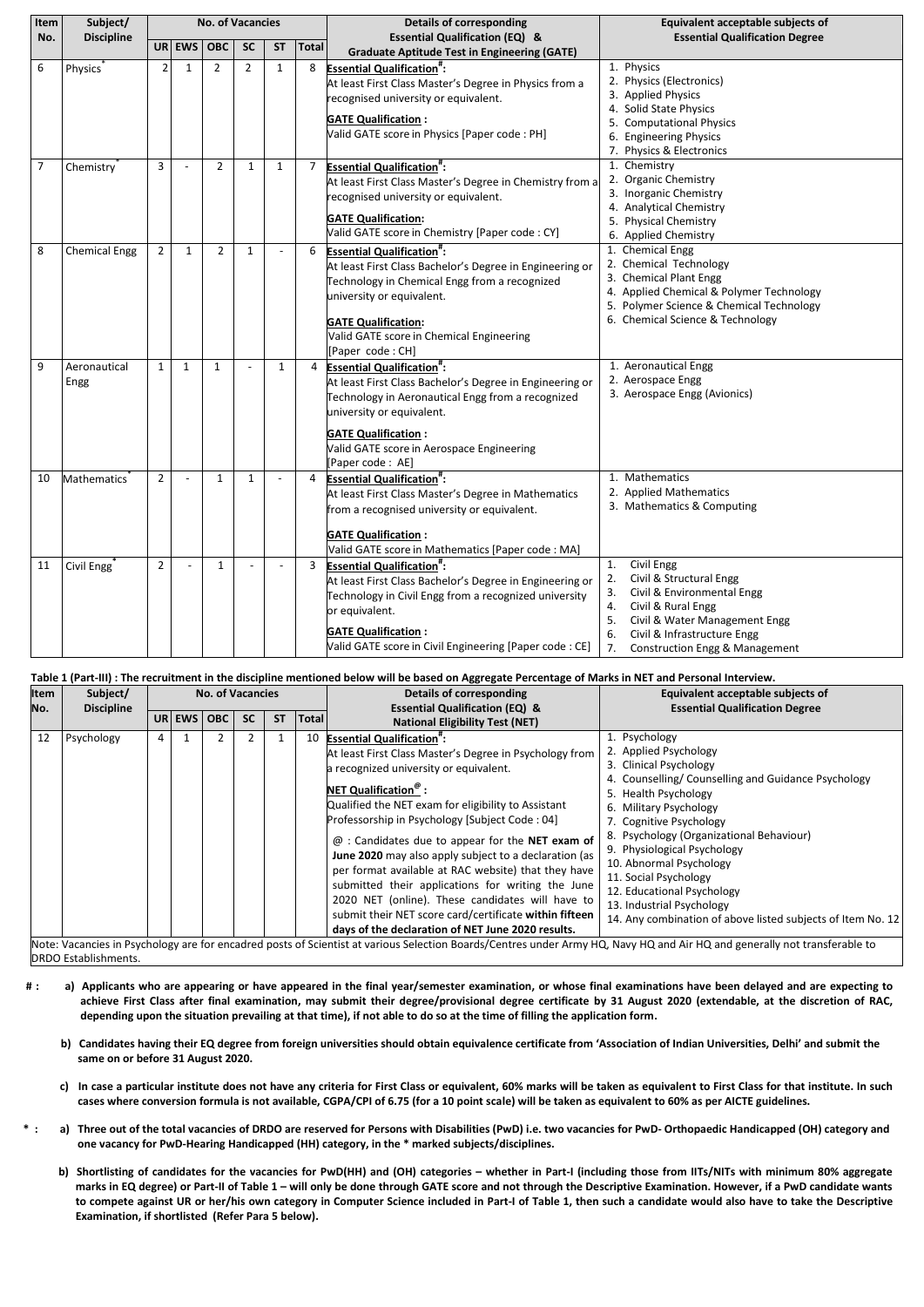#### **1. ELIGIBILITY FOR RECRUITMENT TO POSTS**

#### **1.1. ACADEMIC REQUIREMENTS**

| For Subjects/Disciplines in each part of Table 1                             |                      |                    |  |  |  |  |  |  |  |  |  |
|------------------------------------------------------------------------------|----------------------|--------------------|--|--|--|--|--|--|--|--|--|
| <b>Part-I</b>                                                                | Part-II              | <b>Part-III</b>    |  |  |  |  |  |  |  |  |  |
| I: Candidates should Candidates should<br>Category                           |                      | Candidates         |  |  |  |  |  |  |  |  |  |
| the requisite Essential   possess the requisite<br>possess                   |                      | should possess     |  |  |  |  |  |  |  |  |  |
| Qualification (EQ) along with a valid Essential Qualification                |                      | the requisite      |  |  |  |  |  |  |  |  |  |
| GATE-2018/2019/2020 Qualification. (EQ) along with a valid                   |                      | Essential          |  |  |  |  |  |  |  |  |  |
| <b>OR</b>                                                                    | GATE -2018/2019/2020 | Qualification (EQ) |  |  |  |  |  |  |  |  |  |
| Category II: Candidates should Qualification.                                |                      | along with NET     |  |  |  |  |  |  |  |  |  |
| possess the requisite Essential                                              |                      | Qualification.     |  |  |  |  |  |  |  |  |  |
| Qualification (EQ) from IITs/NITs                                            |                      |                    |  |  |  |  |  |  |  |  |  |
| with minimum aggregate 80% marks                                             |                      |                    |  |  |  |  |  |  |  |  |  |
| Note: Refer Table 1 for discipline-specific requirements of EQ, GATE and NET |                      |                    |  |  |  |  |  |  |  |  |  |

#### **1.2. AGE LIMIT FOR CANDIDATES** (as on closing date of advertisement)

| Age not exceeding |  |  |  |  |
|-------------------|--|--|--|--|
| 28 years          |  |  |  |  |
| 31 years          |  |  |  |  |
| 33 years          |  |  |  |  |
|                   |  |  |  |  |

#### iv) **Relaxation in upper age limit (As per Govt rules) :**

- (a) Upto 10 years for PwD (HH) and PwD(OH) candidates in the \* marked disciplines.
- (b) The upper age limit is relaxable up to 5 years for serving Central Civilian Govt. employees working in posts which are in the same line or allied cadres only if a relationship could be established that the service already rendered in a particular post will be useful for the efficient discharge of the duties of the advertised posts.
- (c) The upper age limit is relaxable for Ex-servicemen including Ex SSCOs/ECOs as per rules in vogue.

## **1.3.NATIONALITY**

Only Indian Nationals need apply

## **2. HOW TO APPLY**

- *i*) The examination will be of descriptive type, consisting of two papers of 300 marks each, to be conducted in two sessions of duration of three hours each. The syllabus of the examination (downloadable from RAC website) is similar to Engineering Services examination (Main) in the relevant discipline conducted by the Union Public Service Commission (UPSC). The
- Part I & II disciplines) / percentage of marks in NET (for Part III discipline), as the short listing will be based on the same filled in the application form.
- c) The scrutiny of application will only be done for those candidates who are above the cut off of GATE score / cut-off of percentage of marks in NET, as per the norms of shortlisting specified in the advertisement. A wrongly filled GATE score or wrongly filled percentage of marks in NET may automatically result in candidate not getting shortlisted for scrutiny purposes also.
- d) RAC will be verifying the GATE and NET scores of the applicants, and if the verification requires any additional information at a later stage (apart from the information sought on the application form), the same will be asked from the candidate. Failing to furnish the required information when asked will make their candidature liable for cancellation.
- ii) A recent passport size colour photograph (size not exceeding 30 KB; resolution of 110 x 140 pixels).
- iii) Scanned sample of candidate's signature.
- iv) Valid GATE score card *(Applicable only for Category I candidates in Part-I disciplines, and for all candidates in Part-II disciplines)*.
- v) NET certificate and score card (Applicable only for candidates in Part-III discipline)
- vi) The candidates, whether in Govt Service or in Govt owned organisations, should upload a signed declaration (as per the proforma available at RAC website) that they have informed their Cadre Controlling Authority (CCA) in writing that they have applied for the post of Scientist 'B' in DRDO.
- **vii)** A provision will be made for the candidates who have appeared in final year examination, to upload their degree/provisional degree certificate online till **31 August 2020** (extendable, at the discretion of RAC, depending upon the situation prevailing at that time)**.**
- viii) A provision will be made for the candidates due to appear for the NET June 2020 examination, to upload their NET certificate/score card online till the  $15<sup>th</sup>$  day from the declaration of the NET June 2020 results.

- i) Candidates are required to register online at the RAC website [\(https://rac.gov.in\)](https://rac.gov.in/).
- ii) On successful registration, the candidates may login before the closing date of the advertisement to fill the application form online. The candidates are required to upload the requisite certificates (See Para 3 for details), the details of the application fee payment (if not exempted) and lock the application before submission of the same.
- iii) Candidates in Govt. service or in Govt. owned organisations should submit their applications online directly to the Recruitment and Assessment Centre (RAC). However, such candidates are immediately required to give due intimation to their employer regarding the details of the DRDO posts to which they have applied, requesting the employer to communicate to RAC directly (in case of any objection) within 30 days of the deadline for applying to the DRDO post(s). To this effect, a declaration (Please see Para 3(vi) for details) is to be uploaded by the candidate that he/she has intimated their employer that they have applied for a post in DRDO. Candidates should note that in case a communication is received from their employer by RAC withholding permission to the candidates applying for the posts, their candidature will be liable for cancellation.
- iv) Candidates are advised to retain a copy of the online recruitment application (pdf format) after locking the online application form.
- v) **Only locked/finalised applications in all respects shall be considered.**
- *vi) Points to be considered while filling Application form*
	- a) The GATE/NET paper and the subject of qualifying degree of the candidates must be as per the discipline-wise table provided (Table 1). b) Candidates are advised to be careful while filling their GATE score (for
	-

- *ii)* Tentatively, the Descriptive Examination will be conducted at DRDO centres in seven cities (Bengaluru, Chennai, Delhi, Hyderabad, Kanpur, Kolkata, and Pune) as well as at other common centres, if the need arises. Candidates are required to indicate their first and second preference of examination centre in the online application from among the listed centres. However, RAC reserves the right to allot any centre as per its administrative convenience.
- *iii*) The Descriptive Examination is likely to be held in October 2020.

#### **3. DOCUMENTS TO BE UPLOADED ONLINE**

i) Self attested certificates/testimonials regarding Date of Birth (Matriculation /High School Certificate or Birth Certificate issued by appropriate local authority), Essential Qualification degree along with mark-sheets (both front and reverse side), Conversion Formula (CGPA/CPI to Percentage), Caste, EWS status, Ex-serviceman, Disability, Employment in Central Govt civilian posts, etc. The maximum file size of each attachment should not exceed 500KB and it must be legible when a print out is taken.

#### **4. APPLICATION FEE & MODE OF PAYMENT**

General (UR), EWS and OBC male candidates are required to pay a nonrefundable non-transferable application fee of Rs 100/- (Rs. One Hundred only) payable online only. **There is no application fee for SC/ST/PwD and women candidates.**

## **5. SCREENING/ SHORTLISTING**

#### *i)* **F***or Subjects/Disciplines under Part-I :*

**(a) Category I:** Eligible candidates will be shortlisted for a Descriptive Examination on the basis of valid GATE score in the ratio of 1:25, subject to their GATE score not being below 25% of the GATE score of the first shortlisted candidate.

**Category II**: All eligible IIT and NIT graduate engineers with minimum 80% aggregate marks in the EQ degree will be called for a Descriptive Examination.

**(b)** Candidates who appear for the Descriptive Examination will be further shortlisted for Personal Interview in the ratio of 1:5 in order of merit list prepared on the basis of the Descriptive Examination only.

## *ii)* **F***or Subjects/Disciplines under Part-II :*

Eligible candidates will be shortlisted for Personal interview on the basis of valid GATE score in the ratio of 1:5 subject to their availability in order of discipline-wise category-wise merit list.

## *iii)* **F***or Subject/Discipline under Part-III :*

Eligible candidates will be shortlisted for Personal interview from amongst the candidates who have at least qualified for Assistant Professor, on the basis of the aggregate percentage of marks in the NET in the ratio of 1:5 subject to their availability in order of categorywise merit list.

- *iv)* Eligible PwD(HH) and PwD(OH) candidates will be shortlisted for Personal Interview on the basis of valid GATE scores only, for the three vacancies reserved for them in the **\*** marked disciplines under Part-I and Part-II.
- *v*) Information regarding the shortlisted candidates will be made available at RAC website.

#### **6. DETAILS OF DESCRIPTIVE EXAMINATION (Only for Part-I disciplines)**

examination will be administered in a paper-based format.

## **7. SELECTION PROCESS**

- i) The shortlisted candidates on the basis of the GATE scores and/or Descriptive Examination or percentage of marks in NET will be required to appear in the Personal Interview to be held at Delhi or any other place as decided by RAC/ DRDO.
- ii) The offer of appointment to the selected candidates will be restricted to the number of vacancies in order of merit. The appointment, however, will be subject to satisfying conditions like qualifying the Medical Examination